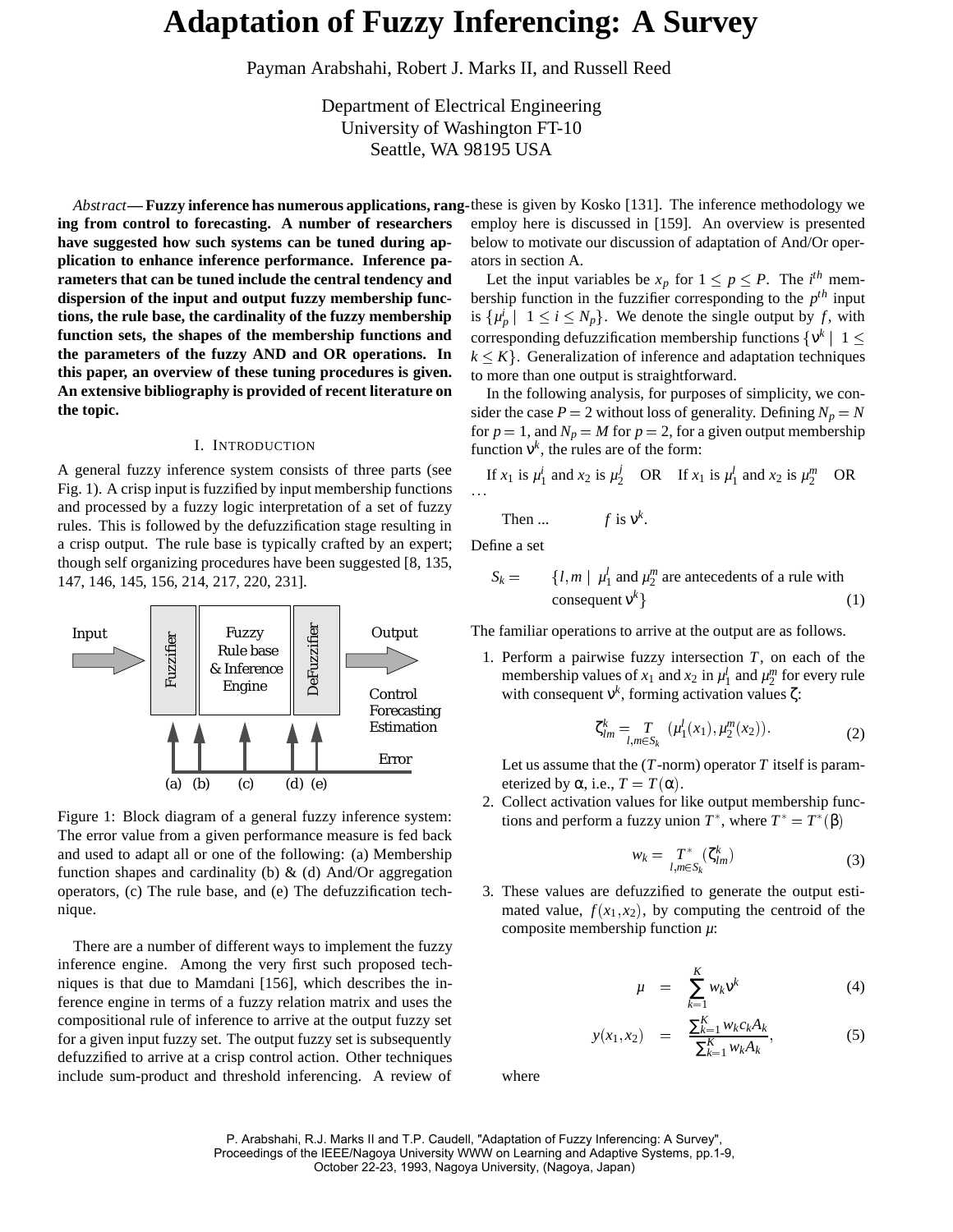$$
A_k = \int \mathsf{v}^k(x) \, dx, \quad c_k = \frac{\int x \mathsf{v}^k(x) \, dx}{\int \mathsf{v}^k(x) \, dx}.\tag{6}
$$

 $A_k$  and  $c_k$  are, respectively, the area and centroid of the consequent membership function ν*k*.

#### II. ADAPTATION IN FUZZY INFERENCE SYSTEMS

All of the stages of the fuzzy inference system are affected by the choice of certain parameters. A list follows.

## *A. The Fuzzifier*

The fuzzifier in Fig. 1 maps the input onto the possibility domain and has the following parameters:

- 1. The number of membership functions.
- 2. The shape of the membership functions (*e.g.* triangle, Gaussian, etc.)
- 3. The Central tendency (*e.g.* center of mass) and dispersion (*e.g.* standard deviation, bandwidth, or range) of the membership function.

## *B. The Inference Engine*

The inference engine is the system "decision maker" and determines how the system interprets the fuzzy linguistics. Its parameters are those of the aggregation operators. which provide interpretation of connectives "AND" and "Or".

## *C. The Defuzzifier*

The defuzzification stage maps fuzzy consequents into crisp output values. Its design requires choice of

- 1. The number of membership functions.
- 2. The shape of membership functions.
- 3. The definition of fuzzy implication, *i.e.*, how the value of the consequents from the inference engine impact the output membership functions prior to defuzzification.
- 4. A measure of central tendency of the consequent altered output membership functions. The center of mass is typically used, although use of medians and modes can also be used to arrive at the crisp output.

It is thus seen that both the fuzzification and defuzzification stages require choices of cardinality, position and shape of membership functions. The defuzzification operation itself can be parameterized, and the inference engine requires choices to be made among numerous fuzzy aggregation operators, which could be parameterized.

All of these parameters can be adaptively adjusted by monitoring a certain target performance measure in a supervised learning environment. Over the years numerous techniques for adaptation of fuzzy membership functions, rule bases, and aggregation operators have been proposed. These techniques include but are not limited to:

- Procyk and Mamdani's self-organizing process controller [177] which considered the issue of rule generation and adaptation.
- Numerous methods involving the performing of steepest descent on the centroid and dispersion parameters of input and output membership functions [76, 110, 140, 159, 169,

218]. Other algorithms such as random search and conjugate gradient descent can be used in tuning such parameters as well.

- Pruning the number of input and output membership functions, [194, 220].
- Adapting the shape of membership functions (see section IV.)
- Adaptation of And/Or aggregation operators. This could occur when the expert designing the rule base is satisfied with both the cardinality and shape of membership functions, as well as the setting up of rules.

As part of the last two categories, we present a technique for adapting the shape of membership functions, as well as a broad methodology for tuning generalized aggregation operators in a fuzzy inference system. For details of other similar techniques, the reader is referred to the extensive bibliography which includes works in the area of adaptive fuzzy inferencing performed over the past few years.

# III. ADAPTATION OF GENERALIZED AGGREGATION **OPERATORS**

Ever since the advent of fuzzy sets [239] and fuzzy control [240, 156], evaluation of fuzzy rules has been widely performed using the MIN and MAX operators for fuzzy intersection and union. Other operators for performing fuzzy intersection and union exist [129]. They fall in the general class of *T*-norms (for intersection) and *T*-conorms (for union). A good overview of the theory of such operators is presented by Gupta [63]. Design of fuzzy controllers based on such operators is considered in [64] where it is shown, through simulation studies, that the performance of a fuzzy controller very much depends on the choice of the *T*-operators for a specific problem. The nature of this dependence however, is not clear due to the complexity of the fuzzy controller, arriving at an analytic solution to this problem appears to be very difficult. Nonetheless, for a given choice of parameterized *T*-operators, we will show here that obtaining an optimum solution for the value of these parameters is possible. This in turn means that we can arrive at the best representation for a given set of union and intersection operators in a fuzzy inference system, for a given problem.

The process of gradual fine tuning of the values of the parameters of parameterized *T*-operators involves performing gradient descent on such parameters in a supervised learning environment. We will use techniques analogous to membership function tuning to update the values of the parameters of union and intersection operators.

### *A. Backward Adjustment*

The steps to adapt the fuzzy union and intersection operators within a supervised learning environment, are as follows.

We first form the error function by taking the squared difference between the estimated output  $f$ , and the desired target value *t*:

$$
E = \frac{1}{2}(f - t)^2
$$
 (7)

Assume now that we wish to update parameter  $\alpha$  of the intersection operator *T* by an amount  $Δα$ . We have:

$$
\Delta \alpha \sim \frac{\partial E}{\partial \alpha},\tag{8}
$$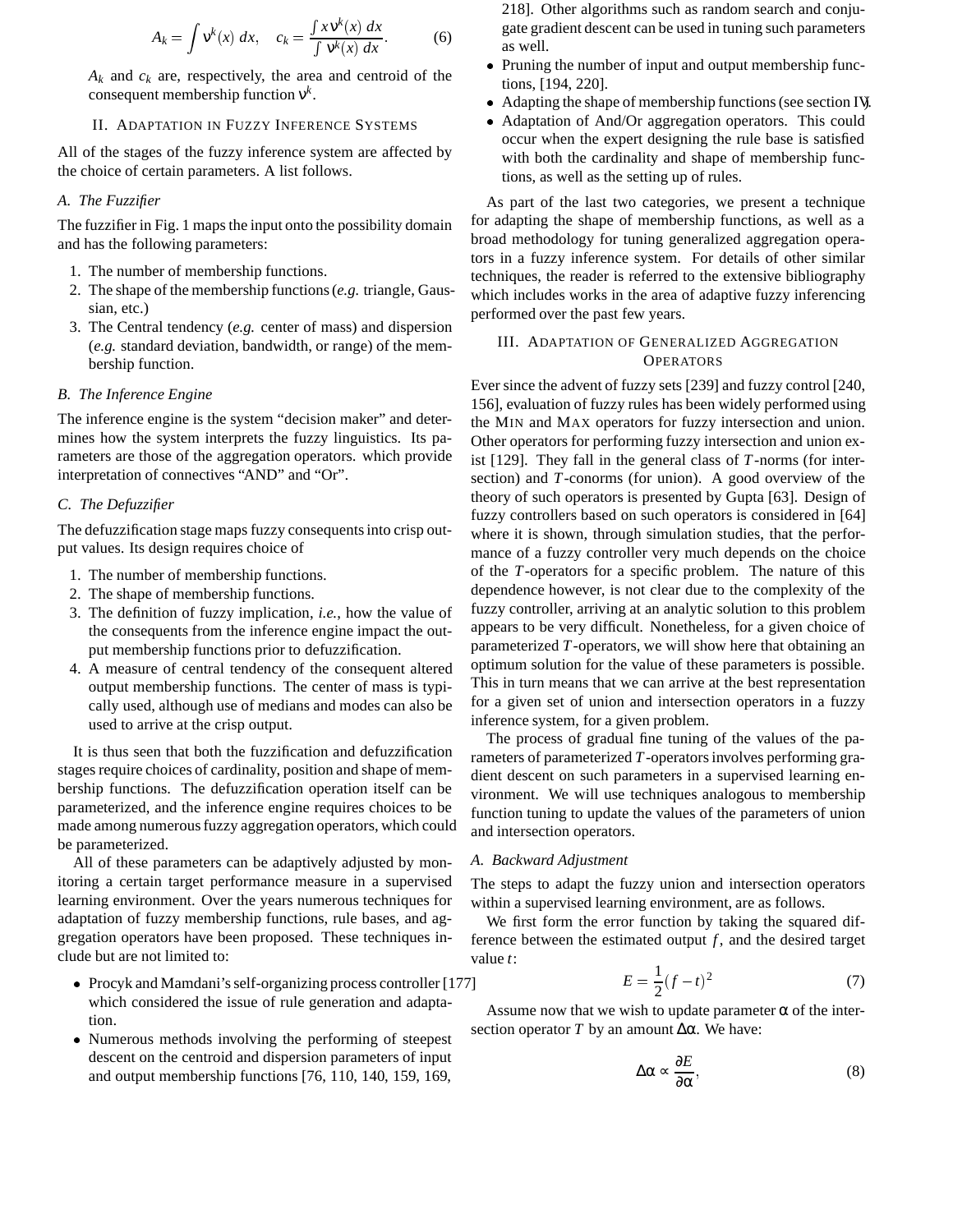where

∂*E*

$$
\frac{\partial E}{\partial \alpha} = \frac{\partial E}{\partial f} \frac{\partial f}{\partial \alpha}
$$
\n
$$
= (f - t) \sum_{k=1}^{K} \left( \frac{\partial f}{\partial w_k} \frac{\partial w_k}{\partial \alpha} \right)
$$
\n
$$
= (f - t) \sum_{k=1}^{K} \left( \frac{\partial f}{\partial w_k} \sum_{l,m \in S_k} \left( \frac{\partial w_k}{\partial \zeta_{lm}^k} \frac{\partial \zeta_{lm}^k}{\partial \alpha} \right) \right) \qquad (9) \quad \text{The given}
$$

where

$$
\frac{\partial f}{\partial w_k} = \frac{A_k \sum_{p=1}^K w_p A_p (c_k - c_p)}{(\sum_{p=1}^K w_p c_p)^2}
$$
(10)

and

$$
\frac{\partial \zeta_{lm}^k}{\partial \alpha} = \frac{\partial T}{\partial \alpha} \bigg|_{x \to \mu_1^1(x_1) y \to \mu_1^1(x_2)}.
$$
\n(11)

The operators  $T$  and  $T^*$  are usually defined for two input variables. This poses no problem in determining  $\frac{\partial T}{\partial \alpha}$  as in our problem *T* is only a function of two input variables. However to determine  $\partial w_k/\partial \zeta_{lm}^k$  we need to extend the definition of  $T^*$ to *N* input variables. This can be done using the associativity property of fuzzy unions and intersections. For instance, given four input variables  $x_1, x_2, x_3, x_4$ , we perform a fuzzy union  $T^*$ on them, in the following way:  $T^{*} \{ T^{*}(x_1, x_2), x_3 \}, x_4 \}.$ 

Denote a general *T*-operator by *T*. The above extension can be written as:

$$
T_0(\alpha, x_1, x_2)
$$
  
\n
$$
T_1(\alpha, T_0, x_3)
$$
  
\n
$$
T_2(\alpha, T_2, x_4)
$$
  
\n
$$
\vdots
$$
  
\n
$$
T_N(\alpha, T_{N-1}, x_{N+2})
$$
  
\n(12)

Denote:

$$
T_N^{(1)}(\alpha, T_{N-1}, x_{N+2}) = \frac{\partial T(\alpha, T_{N-1}, x_{N+2})}{\partial \alpha} \tag{13}
$$

We have:

$$
\frac{dT_N}{\partial \alpha} = T_N^{(1)} + \frac{\partial T_N}{\partial T_{N-1}} \frac{dT_{N-1}}{\partial \alpha} + \frac{\partial T_N}{\partial x_{N+2}} \frac{\partial x_{N+2}}{\partial \alpha} \n= T_N^{(1)} + \frac{\partial T_N}{\partial T_{N-1}} \frac{dT_{N-1}}{\partial \alpha}
$$
\n(14)

since  $\partial x_{N+2}/\partial \alpha = 0$ 

This can in turn be written in the following recursive way:

$$
\frac{dT_N}{\partial \alpha} \quad = \quad T_N^{(1)} + \frac{\partial T_N}{\partial T_{N-1}} \left[ T_{N-1}^{(1)} + \frac{\partial T_{N-1}}{\partial T_{N-2}} \frac{dT_{N-2}}{\partial \alpha} \right]
$$

$$
= T_N^{(1)} + \frac{\partial T_N}{\partial T_{N-1}} \left[ T_{N-1}^{(1)} + \frac{\partial T_{N-1}}{\partial T_{N-2}} \right]
$$
  
\n
$$
\times \left( T_{N-2}^{(1)} + \frac{\partial T_{N-2}}{\partial T_{N-3}} \frac{dT_{N-3}}{\partial \alpha} \right) \Big]
$$
  
\n
$$
= \cdots \qquad \cdots \qquad \frac{dT_0}{\partial \alpha} \qquad (15)
$$

The incremental update  $\Delta \alpha$  to the parameter  $\alpha$  can now be computed via Eq. 8.

IV. ADAPTATION OF THE SHAPE OF MEMBERSHIP **FUNCTIONS** 

As a simple example of adaptation of the shape of a membership function, consider the membership function

$$
w(x; \mathbf{v}) = (1 - |x|)^{\mathbf{v}} \Pi(x/2)
$$
 (16)

where  $\Pi(x/2) = 1$  for  $|x| \le 1$  and is zero otherwise. For  $v = 1$ , Equation 16 is the familiar triangle function while, for  $v = 0$ , it is a rectangular (crisp) membership function. As  $v \rightarrow \infty$ , the function  $w(x;v)$ , by the central limit theorem, becomes Gaussian in shape (with zero width). Note, when using backpropagation,

$$
\frac{\partial w(x; \mathbf{v})}{\partial \mathbf{v}} = -\frac{w \ln w}{\mathbf{v}} \text{sgn}(x) \Pi(x/2)
$$

Other examples of shape adaptation have, to the best of our knowledge, not been published.

#### V. CONCLUSIONS

Performance of fuzzy inference systems can be improved by adaptively tuning a subset of its large number of parameters. The error value formed by comparing actual performance to target performance is used in the adaptation process. The subset choice resulting in the best performance improvement remains unclear. The error value can be fed back as additional input also, though this could have implications for the stability of the system.

#### **REFERENCES**

- [1] Aldridge-J. Automated tuning and generation of fuzzy control systems. *ISA Transactions. vol.31, no.4*, pages 15–17, 1992.
- [2] Arabshahi-P, Choi-J-J, Marks-R-J-II, and Caudell-T-P. Fuzzy control of backpropagation. In *Proc. 1st IEEE International Conference on Fuzzy Systems, San Diego, CA, USA*, pages 967–72, 1992.
- [3] Araki-S, Nomura-H, Hayashi-I, and Wakami-N. A self-generating method of fuzzy inference rules. In *Fuzzy Engineering Toward Human Friendly Systems, Yokohama, Japan, 13-15 Nov. 1991*, pages 1047–58. IOS Press: Amsterdam, Netherlands, 1992.
- [4] Ashida-H and Ichihashi-H. Fuzzy learning control of a biped locomotive robot. In *Fuzzy Engineering Toward Human Friendly Systems, Yokohama, Japan, 13-15 Nov. 1991*, pages 1013–23. IOS Press: Amsterdam, Netherlands, 1992.
- [5] Astrom-K-J. Directions in intelligent control. In Devanathan-R., editor, *Intelligent Tuning and Adaptive Control: Selected Papers from the IFAC Symposium, Singapore*, pages 1–9. Pergamon Press: Oxford, UK, 1991.
- [6] Batur-C and Kasparian-V. Application of a self tuner using fuzzy control techniques. In *Proc. 2nd International Conference on Industrial and Engineering Applications of Artificial Intelligence and Expert Systems, IEA/AIE - 89, Tullahoma, TN, USA*, pages 235–44, 1989.
- [7] Batur-C and Kasparian-V. A real time fuzzy self tuning control. In *Proc. 1989 American Control Conference, Pittsburgh, PA, USA*, pages 1810– 15, 1989.
- [8] Batur-C and Kasparian-V. Self-organizing model based expert controller. In *Proc. IEEE International Conference on Systems Engineering, Fairborn, OH, USA*, pages 411–14, 1989.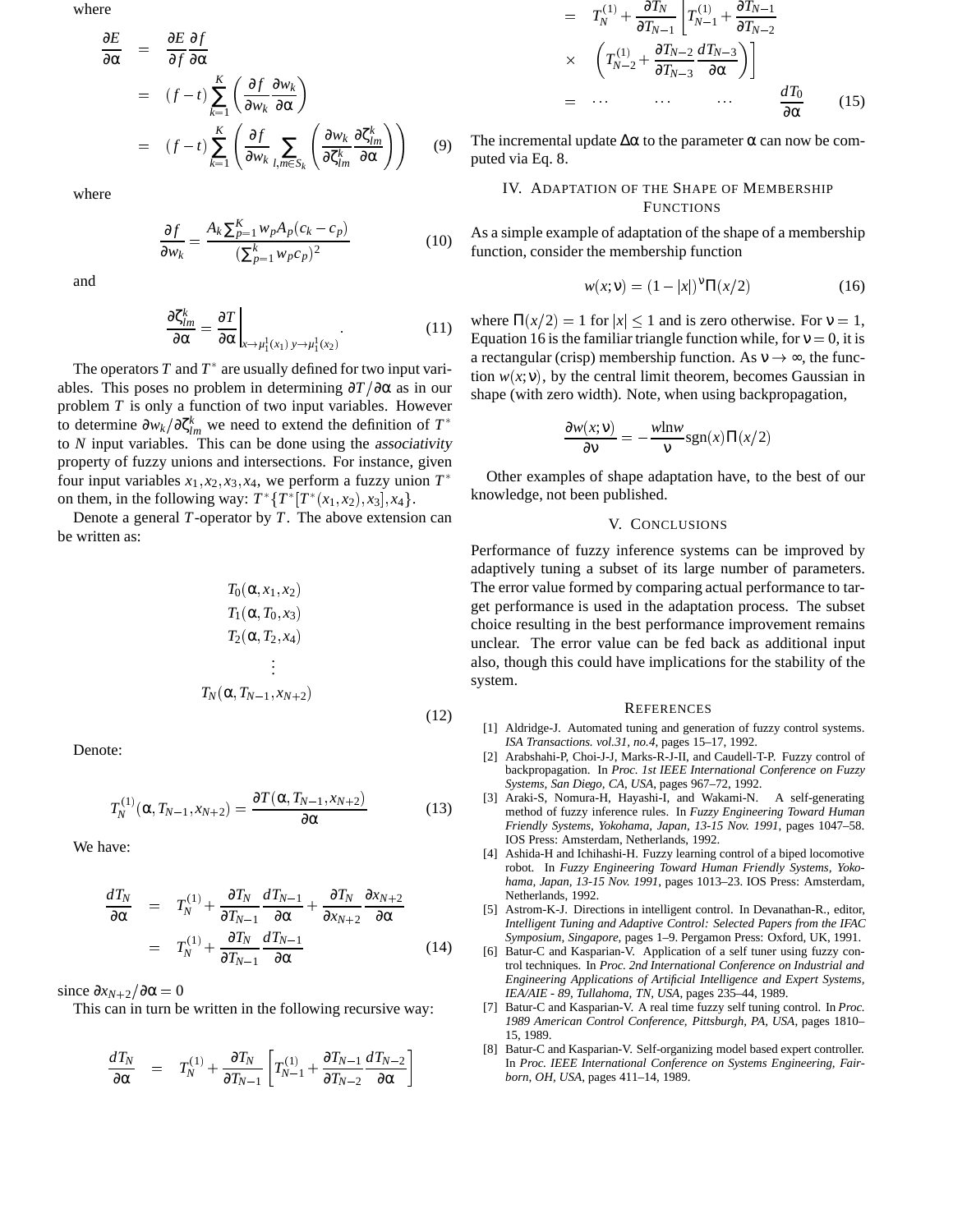- [9] Batur-C and Kasparian-V. Adaptive expert control. *International Journal of Control. vol.54, no.4*, pages 867–81, 1991.
- [10] Batur-C and Kasparian-V. Model based fuzzy control. *Mathematical and Computer Modelling. vol.15, no.12*, pages 3–14, 1991.
- [11] Batur-C and Kasparian-V. Fuzzy adaptive control. *International Journal of Systems Science. vol.24, no.2*, pages 301–14, 1993.
- [12] Berenji-H. Neural networks and fuzzy logic in intelligent control. In *Proc. 5th IEEE International Symposium on Intelligent Control. Philadelphia, PA, USA.*, pages 916–20, 1990.
- [13] Berenji-H-R. On the integration of reinforcement learning and approximate reasoning for control. In *Proc. 30th IEEE Conference on Decision and Control, Brighton, UK*, pages 1900–4, 1991.
- [14] Berenji-H-R. A reinforcement learning-based architecture for fuzzy logic control. *International Journal of Approximate Reasoning. vol.6, no.2*, pages 267–92, 1992.
- [15] Berenji-H-R and Khedkar-P. Learning and tuning fuzzy logic controllers through reinforcements. *IEEE Transactions on Neural Networks. vol.3, no.5*, pages 724–40, 1992.
- [16] Bersini-H, Nordvik-J-P, and Bonarini-A. A simple direct adaptive fuzzy controller derived from its neural equivalent. In *Proc. 2nd IEEE International Conference on Fuzzy Systems, San Francisco, CA, USA*, pages 345–50, 1993.
- [17] Bezdek-J-C. A note on generalized self-organizing network algorithms. In *Proc. SPIE, vol. 1293, pt.1: Applications of Artificial Intelligence VIII, Orlando, FL, USA*, pages 260–7, 1990.
- [18] Bezdek-J-C, Tsao-E-C-K, and Pal-N-R. Fuzzy kohonen clustering networks. In *Proc. 1st IEEE International Conference on Fuzzy Systems, San Diego, CA, USA*, pages 1035–43, 1992.
- [19] Blishun-A-F. Fuzzy inductive training models in expert systems. *Tekhnicheskaya Kibernetika: Soviet Journal of Computer and Systems Sciences. vol.28, no.2*, pages 94–104, 1990.
- [20] Boscolo-A and Drius-F. Computer aided tuning tool for fuzzy controllers. In *Proc. 2nd IEEE International Conference on Fuzzy Systems, San Francisco, CA, USA*, pages 291–96, 1993.
- [21] Botta-M, Giordana-A, and Saitta-L. Learning fuzzy concept definitions. In *Proc. 2nd IEEE International Conference on Fuzzy Systems, San Francisco, CA, USA*, pages 18–22, 1993.
- [22] Brown-M, Fraser-R, Harris-C-J, and Moore-C-G. Intelligent selforganising controllers for autonomous guided vehicles: comparative aspects of fuzzy logic and neural nets. In *Proc. International Conference on Control '91 (IEE), Edinburgh, UK. vol. 1*, pages 134–9, 1991.
- [23] Brown-M and Harris-C-J. A nonlinear adaptive controller: a comparison between fuzzy logic control and neurocontrol. *IMA Journal of Mathematical Control and Information. vol.8, no.3*, pages 239–65, 1991.
- [24] Burkhardt-D-G. and Bonissone-P-P. Automated fuzzy knowledge base generation and tuning. In *Proc. 1st IEEE International Conference on Fuzzy Systems, San Diego, CA, USA*, pages 179–88, 1992.
- [25] Chand-S. On-line, self-monitoring tuner for proportional integral derivative controllers. In *Proc. 30th IEEE Conference on Decision and Control. Brighton, UK, vol.2*, pages 1905–16, 1991.
- [26] Chang-Goo-Lee and Sung-Joong-Kim. A study on the rule-based autotuning pid controller. *Transactions of the Korean Institute of Electrical Engineers. vol.40, no.11*, pages 1161–8, 1991.
- [27] Chen-Y-Y and Lin-K-Z. Learning behavior of fuzzy controllers with neuron adaptive elements. In *Proc. 1992 American Control Conference (IEEE), Chicago, IL, USA, vol.3*, pages 1878–82, 1992.
- [28] Chen-Y-Y, Lin-K-Z, and Hsu-S-T. A self-learning fuzzy controller. In *Proc. 1st IEEE International Conference on Fuzzy Systems, San Diego, CA, USA*, pages 189–96, 1992.
- [29] Chi-Cheng-Jou. A fuzzy cerebellar model articulation controller. In*Proc. 1st IEEE International Conference on Fuzzy Systems, San Diego, CA, USA*, pages 1171–8, 1992.
- [30] Chuen-Chien-Lee. A self-learning rule-based controller employing approximate reasoning and neural net concepts. *International Journal of Intelligent Systems. vol.6, no.1*, pages 71–93, 1991.
- [31] Daley-S and Gill-K-F. Comparison of a fuzzy logic controller with a P+D control law. *Transactions of the ASME: Journal of Dynamic Systems, Measurement and Control. vol.111, no.2*, pages 128–37, 1989.
- [32] Dasarathy-B-V. Flute: fuzzy learning in unfamiliar teacher environments. In *Proc. 1st IEEE International Conference on Fuzzy Systems, San Diego, CA, USA*, pages 1070–7, 1992.
- [33] Dasarathy-B-V. Fuzzy learning in vicissitudinous environments. In *Proc. 11th IAPR International Conference on Pattern Recognition. vol.II. Conference B: Pattern Recognition Methodology and Systems, The Hague, Netherlands*, pages 500–3, 1992.
- [34] Daugherity-W-C, Rathakrishnan-B, and Yen-J. Performance evaluation of a self-tuning fuzzy controller. In *Proc. 1st IEEE International Confer-*
- *ence on Fuzzy Systems, San Diego, CA, USA*, pages 389–97, 1992.
- [35] Valente de Oliveira-J and Lemos-J-M. System modelling and fuzzy relational identification. In *Proc. 2nd IEEE International Conference on Fuzzy Systems, San Francisco, CA, USA*, pages 1074–78, 1993.
- [36] de Silva-C-W. Fuzzy adaptation and control of a class of dynamic systems. In *Proc. 5th IEEE International Symposium on Intelligent Control 1990, Philadelphia, PA, USA vol.1*, pages 304–9, 1990.
- [37] de Silva-C-W. A two-level servo structure with knowledge-based tuning. *Engineering Applications of Artificial Intelligence. vol.3, no.3*, pages 180–5, 1990.
- [38] Dote-Y, Suyitno-A, and Strefezza-M. Fuzzy learning grasping force controller for manipulator hand. In *Proc. 29th IEEE Conference on Decision and Control, Honolulu, HI, USA vol.5*, pages 2646–7, 1990.
- [39] Dote-Y, Suyitno-A, and Strefezza-M. Fuzzy learning grasping force controller for manipulator hand. In *Intelligent Motion Control: Proc. IEEE International Workshop, Istanbul, Turkey, vol.1*, pages 87–93, 1990.
- [40] Dote-Y, Suyitno-A, and Strefezza-M. Fuzzy learning grasping force controller for manipulator hand. In *Proc. IECON '90: 16th Annual Conference of IEEE Industrial Electronics Society, Pacific Grove, CA, USA*, pages 1259–65, 1990.
- [41] Esogbue-A and Murrell-J-A. A fuzzy adaptive controller using reinforcement learning neural networks. In *Proc. 2nd IEEE International Conference on Fuzzy Systems, San Francisco, CA, USA*, pages 178–83, 1993.
- [42] Fei-J and Isik-C. Adaptive fuzzy control via modification of linguistic variables. In *Proc. 1st IEEE International Conference on Fuzzy Systems, San Diego, CA, USA*, pages 399–406, 1992.
- [43] Feldkamp-L-A and Puskorius-G-V. Trainable fuzzy and neural-fuzzy systems for idle-speed control. In *Proc. 2nd IEEE International Conference on Fuzzy Systems, San Francisco, CA, USA*, pages 45–51, 1993.
- [44] Feng-Hongjuan and Wang-Shoujue. On self-organizing fuzzy control algorithm with regulating the control rules directly. *Acta Electronica Sinica. vol.20, no.2*, pages 10–16, 1992.
- [45] Filev-D-P and Yager-R-R. A generalized defuzzification method via BAD distributions. *International Journal of Intelligent Systems. vol.6, no.7*, pages 687–97, 1991.
- [46] Fu-L-M. Connectionism for fuzzy learning in rule-based expert systems. In *Industrial and Engineering Applications of Artificial Intelligence and Expert Systems: 5th International Conference, IEA/AIE-92, Paderborn, Germany*, pages 337–40, 1992.
- [47] Fukuda-T and Shibata-T. Neural network applications for robotic motion control. In *Intelligent Motion Control: Proc. IEEE International Workshop, Istanbul, Turkey, vol.1*, pages SL31–6, 1990.
- [48] Fukuda-T and Shibata-T. Hierarchical intelligent control for robotic motion by using fuzzy, artificial intelligence, and neural network. In *Proc. IJCNN International Joint Conference on Neural Networks, Baltimore, MD, USA, vol.1*, pages 269–74, 1992.
- [49] Fukuda-T and Shibata-T. Theory and applications of neural networks for industrial control systems. *IEEE Transactions on Industrial Electronics. vol.39, no.6*, pages 472–89, 1992.
- [50] Fukuda-T, Shibata-T, Tokita-M, and Mitsuoka-T. Adaptation and learning by neural network and fuzzy set theory for robotic manipulator. In *Artificial Intelligence in the Pacific Rim: Proc. Pacific Rim International Conference on Artificial Intelligence, Nagoya, Japan*, pages 853–8, 1990.
- [51] Fukuda-T, Shibata-T, Tokita-M, and Mitsuoka-T. Adaptation and learning for robotic manipulator by neural network. In *Proc. 29th IEEE Conference on Decision and Control, Honolulu, HI, USA, vol.6*, pages 3283– 8, 1990.
- [52] Fukuda-T, Shibata-T, Tokita-M, and Mitsuoka-T. Neuromorphic control: adaptation and learning. *IEEE Transactions on Industrial Electronics. vol.39, no.6*, pages 497–503, 1992.
- [53] Funabashi-M, Aoki-I, Yahiro-M, and Inoue-H. A fuzzy model based control scheme and its application to a road tunnel ventilation system. In *Proc. IECON '91: 1991 International Conference on Industrial Electronics, Control and Instrumentation, Kobe, Japan, vol.2 (IEEE)*, pages 1596–601, 1991.
- [54] Furuhashi-T, Horikawa-S, and Uchikawa-Y. An application of fuzzy neural networks to a stability analysis of fuzzy control systems. In *Proc. 2nd IEEE International Conference on Fuzzy Systems, San Francisco, CA, USA*, pages 369–74, 1993.
- [55] Furuta-H, Umano-M, Kawakami-K, Ohtani-H, and Shiraishi-N. A fuzzy expert system for durability assessment of bridge decks. In *Proc. First International Symposium on Uncertainty Modeling and Analysis, College Park, MD, USA, (IEEE)*, pages 522–7, 1990.
- [56] Gader-P-D. Template generation for pattern classification. In*Proc. SPIE, vol.1769: Image Algebra and Morphological Image Processing III, San Diego, CA, USA*, pages 72–81, 1992.
- [57] Graham-B-P and Newell-R-B. Fuzzy adaptive control of a first-order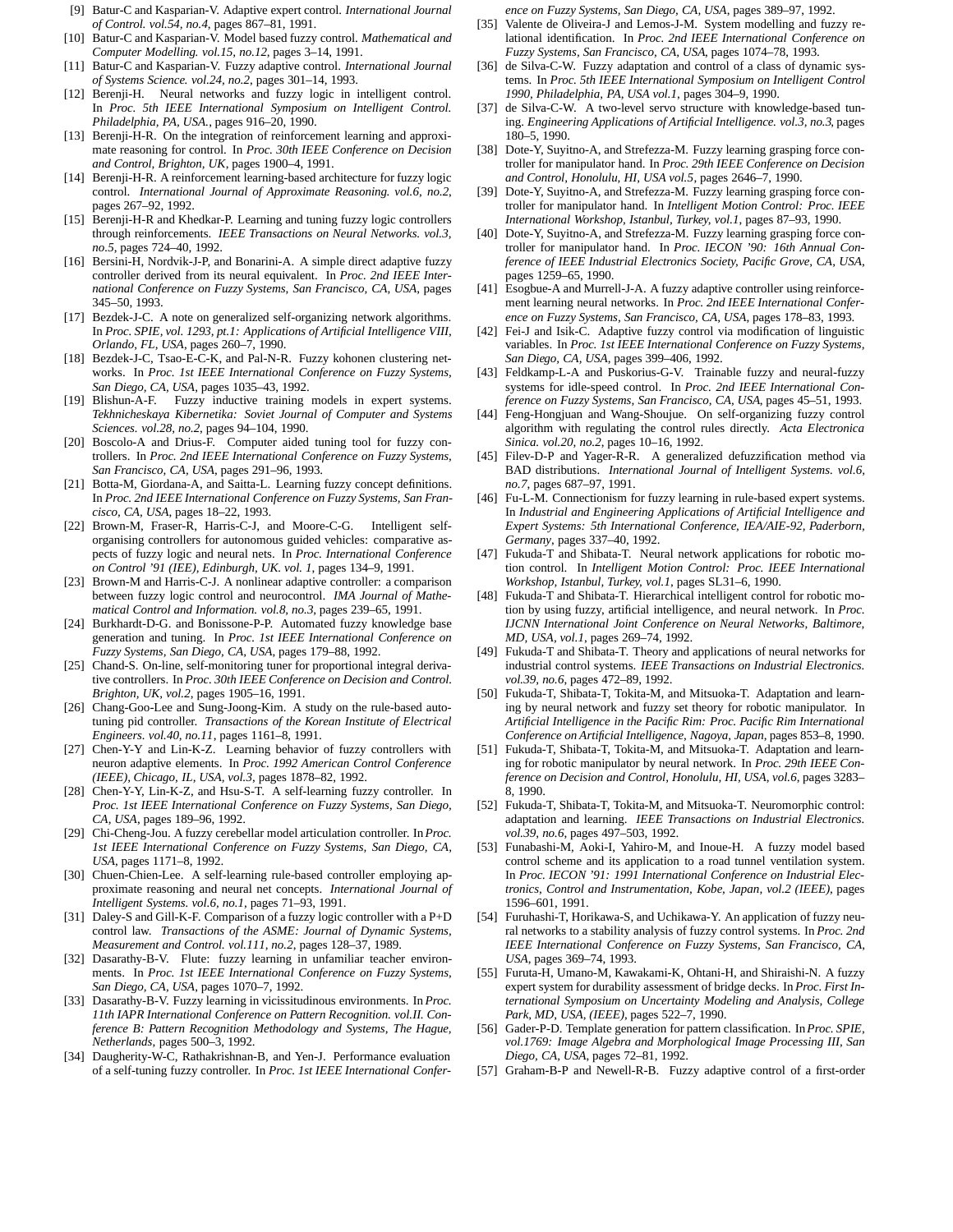process. *Fuzzy Sets and Systems. vol.31, no.1*, pages 47–65, 1989.

- [58] Guang-Geng and Dexter-A-L. Fuzzy gain scheduling control of a nonlinear hvac system. In *Proc. 28th Annual Allerton Conference on Communication, Control and Computing, Monticello, IL, USA*, pages 1044–52, 1990.
- [59] Guély-F and Siarry-P. Gradient descent method for optimizing various fuzzy rule bases. In *Proc. 2nd IEEE International Conference on Fuzzy Systems, San Francisco, CA, USA*, pages 1241–46, 1993.
- [60] Guo-P, Ni-X-Z, and Zheng-J. Polymer extrusion production control using active recognition and adaptive control system. In *Proc. 2nd IEEE International Conference on Fuzzy Systems, San Francisco, CA, USA*, pages 779–84, 1993.
- [61] Gupta-M-M. Fuzzy neural computing systems. In *Proc. SPIE, vol.1710: Science of Artificial Neural Networks. Orlando, FL, USA, pt.1. vol.2*, pages 489–99, 1992.
- [62] Gupta-M-M and Gorzalczany-M-B. Fuzzy neuro-computational technique and its application to modelling and control. In *Proc. 1991 IEEE International Joint Conference on Neural Networks, Singapore, vol.2*, pages 1454–7, 1991.
- [63] M.M. Gupta and J. Qi, "Theory of T-norms and Fuzzy inference Methods," *Fuzzy Sets and Systems*, Vol. 40, pp. 431–450, 1991.
- [64] M.M. Gupta and J. Qi, "Design of Fuzzy Logic Controllers Based on Generalized T-operators," *Fuzzy Sets and Systems*, Vol. 40, pp. 473–489, 1991.
- [65] Gutierrez-E-A, Rosa-L-C, and Lopez-J-R-A. Direct digital and selforganizing controller for a servo-system using fuzzy algorithms. In *Proc. IASTED International Symposium Artificial Intelligence Application and Neural Networks - AINN '90, Zurich, Switzerland*, pages 114–17, 1990.
- [66] Hall-L-O and Romaniuk-S-G. A hybrid connectionist, symbolic learning system. In *AAAI-90: Proc. 8th National Conference on Artificial Intelligence, Boston, MA, USA, vol.2*, pages 783–8, 1990.
- [67] Harris-C-J and Brown-M. Intelligent control for autonomous guided vehicles. In *Proc. IEE Colloquium on "Intelligent Control" (Digest No.044), London, UK*, pages 3/1–4, 1991.
- [68] Harris-C-J and Moore-C. Real time fuzzy based self-learning predictors and controllers. In *Automatic Control World Congress 1990, "In the Service of Mankind": Proc. 11th Triennial World Congress of the International Federation of Automatic Control. Tallin, USSR, vol.4*, pages 193–8, 1990.
- [69] Harris-C-J and Moore-C-G. Intelligent indentification and control for autonomous guided vehicles using adaptive fuzzy-based algorithms. *Engineering Applications of Artificial Intelligence. vol.2, no.4*, pages 267–85, 1989.
- [70] Harris-C-J and Read-A-B. Knowledge based fuzzy motion control of autonomous vehicles. In *Artificial Intelligence in Real-Time Control: Proc. IFAC Workshop, Swansea, UK*, pages 139–44, 1988.
- [71] Hassan-M-A-M, Malik-O-P, and Hope-G-S. A fuzzy logic based selftuned power system stabilizer. In *3rd International Conference on Power System Monitoring and Control (Conf. Publ. No.336), London, UK, (IEE)*, pages 146–51, 1991.
- [72] Hayashi-I, Naito-E, and Wakami-N. A proposal of fuzzy connective with learning function and its application to fuzzy information retrieval. In *Fuzzy Engineering Toward Human Friendly Systems, Yokohama, Japan, 13-15 Nov. 1991*, pages 446–55. IOS Press: Amsterdam, Netherlands, 1992.
- [73] Hayashi-I, Nomura-H, and Wakami-N. Neural-network-driven fuzzy reasoning model. In *SICE '89: Proc. 28th SICE Annual Conference, (IEEE)*, pages 1343–6, 1989.
- [74] Hayashi-I, Nomura-H, Yamasaki-H, and Wakami-N. Construction of fuzzy inference rules by ndf and ndfl. *International Journal of Approximate Reasoning. vol.6, no.2*, pages 241–6, 1992.
- [75] Hayashi-Y, Buckley-J-J, and Czogala-E. Systems engineering applications of fuzzy neural networks. *Journal of Systems Engineering. vol.2, no.4*, pages 232–6, 1992.
- [76] Y. Hayashi, E. Czogala, and J.J. Buckley, "Fuzzy Neural Controller," *Proc. First IEEE Int. Conf. Fuzzy Systems*, San Diego, CA, March 8-12, 1992.
- [77] He-S-Z, Tan-H, Xu-F-L, and Wang-P-Z. Pid self-tuning control using a fuzzy adaptive mechanism. In *Proc. 2nd IEEE International Conference on Fuzzy Systems, San Francisco, CA, USA*, pages 708–13, 1993.
- [78] He-S-Z, Tan-S-H., Hang-C-C, and Wang-P-Z. Design of an online ruleadaptive fuzzy control system. In *Proc. 1st IEEE International Conference on Fuzzy Systems, San Diego, CA, USA*, pages 83–91, 1992.
- [79] Hirota-K. Viewpoints of application of extended fuzzy control to processes. *Instrumentation and Control Engineering. vol.32, no.8*, pages 6–8, 1989.
- [80] Ho-J-M and Lin-S-R. A learning algorithm for fuzzy self-organizing

controller. In *Intelligent Motion Control: Proc. IEEE International Workshop, Istanbul, Turkey, vol.1*, pages 55–60, 1990.

- [81] Homaifar-A and McCormick-E. Full design of fuzzy controllers using genetic algorithms. In *Proc. SPIE, vol.1766: Neural and Stochastic Methods in Image and Signal Processing, San Diego, CA, USA*, pages 393–404, 1992.
- [82] Hong-Tae-Jun. Realization of a fuzzy neural controller. *Proc. Korean Institute of Electrical Engineers. vol.40, no.4*, pages 59–65, 1991.
- [83] Hong-Tae-Jun. A neuro-fuzzy control system. *Korea Information Science Society Review. vol.10, no.1*, pages 73–80, 1992.
- [84] Hong-Yao-Xu, Baird-C-R, and Riordan-D. Intelligent tuning control for systems with uncertainties. In *Proc. ISMM International Symposium Computer Applications in Design, Simulation and Analysis, MIMI '90, New Orleans, LA, USA*, pages 305–9, 1990.
- [85] Horikawa-S, Furuhashi-T, Okuma-S, and Uchikawa-Y. Composition methods of fuzzy neural networks. In *Proc. IECON '90: 16th Annual Conference of IEEE Industrial Electronics Society, Pacific Grove, CA, USA, vol.2*, pages 1253–8, 1990.
- [86] Horikawa-S, Furuhashi-T, Okuma-S, and Uchikawa-Y. A learning fuzzy controller using a neural network. *Transactions of the Society of Instrument and Control Engineers. vol.27, no.2*, pages 208–15, 1991.
- [87] Horikawa-S, Furuhashi-T, and Uchikawa-Y. On identification of structures in premises of a fuzzy model using a fuzzy neural network. In *Proc. 2nd IEEE International Conference on Fuzzy Systems, San Francisco, CA, USA*, pages 661–66, 1993.
- [88] Horikawa-S, Furuhashi-T, Uchikawa-Y, and Tagawa-T. A study on fuzzy modeling using fuzzy neural networks. In *Fuzzy Engineering Toward Human Friendly Systems, Yokohama, Japan, 13-15 Nov. 1991*, pages 562– 73. IOS Press: Amsterdam, Netherlands, 1992.
- [89] Horikawa-S-i, Furuhashi-T, and Uchikawa-Y. On fuzzy modeling using fuzzy neural networks with the back-propagation algorithm. *IEEE Transactions on Neural Networks. vol.3, no.5*, pages 801–6, 1992.
- [90] Hsu-L-S, Teh-H-H, Wang-P-Z, Chan-S-C, and Loe-K-F. Fuzzy neurallogic system. In *Proc. IJCNN International Joint Conference on Neural Networks, Baltimore, MD, USA, vol.1*, pages 245–50, 1992.
- [91] Hu-B and Ding-G. Cell state space algorithm and neural network based fuzzy logic controller. In *Proc. 2nd IEEE International Conference on Fuzzy Systems, San Francisco, CA, USA*, pages 247–50, 1993.
- [92] Hu-Shaohua and Liu-Shaomin. On the method of self-generating and self-tuning control rule model. *Acta Automatica Sinica. vol.17, no.5*, pages 606–10, 1991.
- [93] Hung-C-C and R-B-Fernàndez. Minimizing rules of fuzzy logic system by using a systematic approach. In *Proc. 2nd IEEE International Conference on Fuzzy Systems, San Francisco, CA, USA*, pages 38–44, 1993.
- [94] Hunt-B-R, Qi-Y-Y, and DeKruger-D. A generalization method for backpropagation using fuzzy sets. In *Proc. 3rd Australian Conference on Neural Networks (ACNN '92), Canberra, ACT, Australia*, pages 12–16, 1992.
- [95] Jun ichi Tanji and Konoshita-M. A self-organizing fuzzy controller for multivariable cooperative control system. *Transactions of the Society of Instrument and Control Engineers. vol.26, no.8*, pages 964–71, 1990.
- [96] Ikebuchi-S and Kojiri-T. Real-time drought control of storage reservoir by combining middle and long-term weather forecast and fuzzy inference. In *Proc. Applications of Artificial Intelligence in Engineering VI. Oxford, UK*, pages 665–81, 1991.
- [97] Ikeda-K-S and Tulunay-E. Fuzzy controller and examples concerning the automatic start up of the fluidized bed combustor. In *Intelligent Motion Control: Proc. IEEE International Workshop, Istanbul, Turkey, vol.1*, pages 95–101, 1990.
- [98] Imasaki-N, Kiji-J, and Arai-M. Framework for fuzzy neural networks. In *Proc. SPIE, vol.1710, pt.1, vol.2: Science of Artificial Neural Networks. Orlando, FL, USA*, pages 535–46, 1992.
- [99] Isaka-S and Sebald-A-V. An adaptive fuzzy controller for blood pressure regulation. In *Images of the Twenty-First Century: Proc. Annual International Conference of the IEEE Engineering in Medicine and Biology Society, Seattle, WA, USA, vol.6*, pages 1763–4, 1989.
- [100] Isaka-S, Sebald-A-V, Karimi-A, Smith-N-T, and Quinn-M-L. On the design and performance evaluation of adaptive fuzzy controllers. In *Proc. 27th IEEE Conference on Decision and Control. Austin, TX, USA, vol.2*, pages 1068–9, 1988.
- [101] Ishibuchi-H, Nozaki-K, and Tanaka-H. Empirical study on learning in fuzzy systems. In *Proc. 2nd IEEE International Conference on Fuzzy Systems, San Francisco, CA, USA*, pages 606–11, 1993.
- [102] Ishibuchi-H, Nozaki-K, and Yamamoto-N. Selecting fuzzy rules by genetic algorithm for classification problems. In *Proc. 2nd IEEE International Conference on Fuzzy Systems, San Francisco, CA, USA*, pages 1119–24, 1993.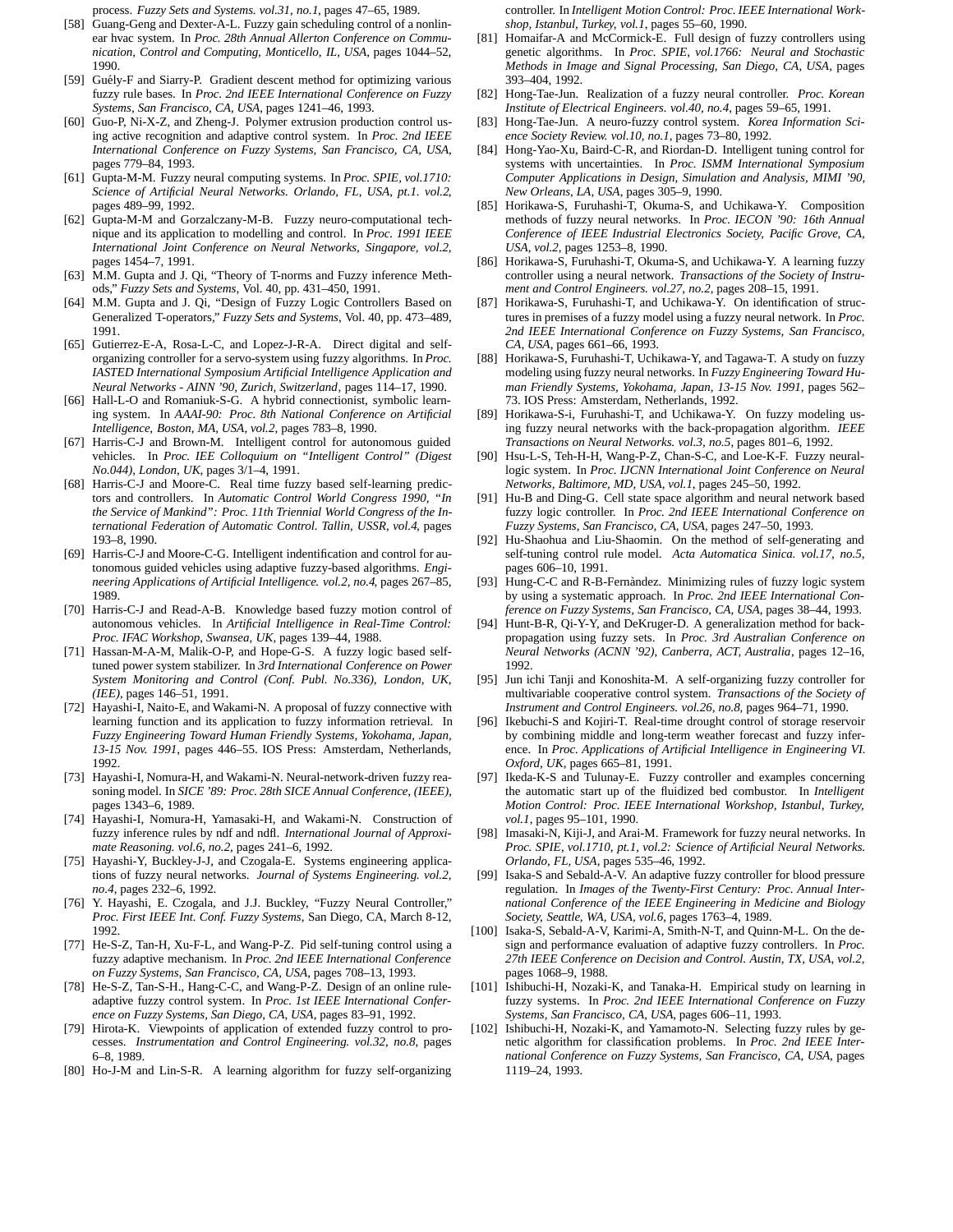- [103] Ishibuchi-H, Tanaka-H, Tamura-R, and Fujioka-R. Identification of membership functions by neural networks. *Transactions of the Institute of Electronics, Information and Communication Engineers D-II. vol.J73D-II, no.8*, pages 1227–32, 1990.
- [104] Ito-O. Direction of effective utilization of fuzzy adaptive control using hierarchical control rules. *Instrumentation and Control Engineering. vol.32, no.8*, pages 9–13, 1989.
- [105] Iwasaki-T and Morita-A. Auto-tuning of servo motors. *Mitsubishi Denki Giho. vol.66, no.7*, pages 27–30, 1992.
- [106] Iwata-T, Machida-K, and Toda-Y. Fuzzy control using neural network techniques. In *Proc. IJCNN International Joint Conference on Neural Networks, San Diego, CA, USA, vol.3. (IEEE)*, pages 365–70, 1990.
- [107] Jager-R, Krijgsman-A-J, Verbruggen-H-B, and Bruijn-P-M. Rule-based controller using fuzzy logic. In *Proc. Engineering Systems with Intelligence: Concepts, Tools and Applications, Corfu, Greece*, pages 423–30, 1991.
- [108] Jager-R, Verbruggen-H-B, Bruijn-P-M, and Krijgsman-A-J. Real-time fuzzy expert control. In *Proc. International Conference on Control '91 (Conf. Publ. No.332), Edinburgh, UK, (IEE), vol.2*, pages 966–70, 1991.
- [109] Jamshidi-M, Baugh-S, Barak-D, and Vadiee-N. A comparison of an expert and an adaptive fuzzy control approach. In *Proc. 30th IEEE Conference on Decision and Control, Brighton, UK vol.2*, pages 1907–8, 1991.
- [110] Jang-J-S-R. Fuzzy controller design without domain experts. In *Proc. 1st IEEE International Conference on Fuzzy Systems, San Diego, CA, USA*, pages 289–96, 1992.
- [111] Jang-J-S-R. Self-learning fuzzy controllers based on temporal backpropagation. *IEEE Transactions on Neural Networks. vol.3, no.5*, pages 714– 23, 1992.
- [112] Jang-J-S-R and Sun-C-T. Functional equivalence between radial basis function networks and fuzzy inference systems. *IEEE Transactions on Neural Networks. vol.4, no.1*, pages 156–9, 1993.
- [113] Jeong-Jun-Song and Sunwon-Park. A fuzzy dynamic learning controller for chemical process control. *Fuzzy Sets and Systems. vol.54, no.2*, pages 121–33, 1993.
- [114] Jong-Soo-Kim, Hong-Gi-Lee, and Hong-Tae-Jeon. Position control of the robot manipulator using fuzzy logic and multi-layer neural network. *Journal of the Korean Institute of Telematics and Electronics. vol.28B, no.11*, pages 83–9, 1991.
- [115] Jou-C-C. Supervised learning in fuzzy systems: algorithms and computational capabilities. In *Proc. 2nd IEEE International Conference on Fuzzy Systems, San Francisco, CA, USA*, pages 1–6, 1993.
- [116] Kajitani-Y, Kuwata-K, Katayama-R, and Nishida-Y. An automatic fuzzy modeling with constraints of membership functions and a model determination of neuro and fuzzy model by plural performance indices. In *Fuzzy Engineering Toward Human Friendly Systems, Yokohama, Japan, 13-15 Nov. 1991*, pages 586–97. IOS Press: Amsterdam, Netherlands, 1992.
- [117] Kang-H and Vachtsevanos-G. Adaptive fuzzy logic control. In *Proc. 1st IEEE International Conference on Fuzzy Systems, San Diego, CA, USA*, pages 407–14, 1992.
- [118] Karimi-A, Sebald-A-V, and Isaka-S. Use of simulated annealing in design of very high dimensioned minimax adaptive controllers. In *Conference Record: 23rd Asilomar Conference on Signals, Systems and Computers, Pacific Grove, CA, USA, vol.1 (IEEE)*, pages 116–18, 1989.
- [119] Karr-C-L, Freeman-L-M, and Meredith-D-L. Improved fuzzy process control of spacecraft autonomous rendezvous using a genetic algorithm. In *Proc. SPIE, vol.1196: Intelligent Control and Adaptive Systems, Philadelphia, PA, USA*, pages 274–88, 1989.
- [120] Katoh-A and Kubota-H. A variable step gain algorithm with fuzzy control. *Transactions of the Institute of Electronics, Information and Communication Engineers A. vol.J73A, no.11*, pages 1844–50, 1990.
- [121] Katoh-A and Kubota-H. A variable step gain algorithm with fuzzy control. *Electronics and Communications in Japan, Part 3 (Fundamental Electronic Science). vol.74, no.7*, pages 58–66, 1991.
- [122] Keller-J-M, Krishnapuram-R, and Rhee-F-C-H. Evidence aggregation networks for fuzzy logic inference. *IEEE Transactions on Neural Networks. vol.3, no.5*, pages 761–9, 1992.
- [123] Keller-J-M and Tahani-H. Backpropagation neural networks for fuzzy logic. *Information Sciences. vol.62, no.3*, pages 205–21, 1992.
- [124] Keller-J-M and Yager-R-R. Fuzzy logic inference neural networks. In *Proc. SPIE, vol.1192, pt.2: Intelligent Robots and Computer Vision VIII: Algorithms and Techniques, Philadelphia, PA, USA*, pages 582–91, 1989.
- [125] Keller-J-M, Yager-R-R., and Tahani-H. Neural network implementation of fuzzy logic. *Fuzzy Sets and Systems. vol.45, no.1*, pages 1–12, 1992.
- [126] Khan-E and Venkatapuram-P. Neufuz: Neural network based fuzzy logic design algorithms. In *Proc. 2nd IEEE International Conference on Fuzzy Systems, San Francisco, CA, USA*, pages 647–54, 1993.
- [127] Kim-C-J and Russell-B-D. A structure of fuzzy decision-making system

for power system protection. In *Proc. 2nd IEEE International Conference on Fuzzy Systems, San Francisco, CA, USA*, pages 998–1003, 1993.

- [128] King-K-H. The status and future development of fuzzy logic control system. In *Control 92: Enhancing Australia's Productivity Through Automation, Control and Instrumentation, Preprints of Papers, Perth, WA, Australia*, pages 59–67, 1992.
- [129] George Klir and Tina Folger, **Fuzzy sets, uncertainty, and information.** Englewood Cliffs, N.J.: Prentice Hall, 1988.
- [130] Komori-Y, Waibel-A-H, and Sagayama-S. A neural fuzzy training approach for improving speech recognition. *Transactions of the Institute of Electronics, Information and Communication Engineers D-II. vol.J75D-II, no.7*, pages 1101–10, 1992.
- [131] B. Kosko, *Neural Networks and Fuzzy Systems: A Dynamical Approach to Machine Intelligence*. Englewood Cliffs, New Jersey: Prentice Hall, 1990.
- [132] Kong-S-G and Kosko-B. Adaptive fuzzy systems for backing up a truckand-trailer. *IEEE Transactions on Neural Networks. vol.3, no.2*, pages 211–23, 1992.
- [133] Krishnapuram-R-J and Joonwhoan-Lee. Propagation of uncertainty using neural networks. In *Proc. of the SPIE, vol.1002: Intelligent Robots and Computer Vision. Cambridge, MA, USA*, pages 377–83, 1988.
- [134] Kubota-H. Adaptive algorithm. iv. *Journal of the Institute of Electronics, Information and Communication Engineers. vol.74, no.8*, pages 841–6, 1991.
- [135] Langari-G and Tomizuka-M. Self organizing fuzzy linguistic control with application to arc welding. In *Proc. IROS '90: IEEE International Workshop on Intelligent Robots and Systems '90, Towards a New Frontier of Applications, Ibaraki, Japan, vol.2*, pages 1007–14, 1990.
- [136] Lee-M-A and Takagi-H. Integrating design stages of fuzzy systems using genetic algorithms. In *Proc. 2nd IEEE International Conference on Fuzzy Systems, San Francisco, CA, USA*, pages 612–17, 1993.
- [137] Lee-S-J, Chen-S-S., and Kao-M. A neural network approach to selforganizing controller design. In *Proc. ISMM International Symposium Computer Applications in Design, Simulation and Analysis, MIMI '90, New Orleans, LA, USA*, pages 273–6, 1990.
- [138] Li-C-J and Tzou-J-C. A new learning fuzzy controller based on the pintegrator concept. *Fuzzy Sets and Systems. vol.48, no.3*, pages 297–303, 1992.
- [139] Li-Shiyong, Sheng-Andong, and Hu-Hengzhang. The application of system simulation in artificial intelligent control. In *Proc. Beijing International Conference on System Simulation and Scientific Computing, Beijing, China, vol.2*, pages 704–6, 1989.
- [140] Lin-C-T and Lee-C-S-G. Neural-network-based fuzzy logic control and decision system. *IEEE Transactions on Computers. vol.40, no.12*, pages 1320–36, 1991.
- [141] Lin-C-T and Lee-C-S-G. Real-time supervised structure/ parameter learning for fuzzy neural network. In *Proc. 1st IEEE International Conference on Fuzzy Systems, San Diego, CA, USA*, pages 1283–91, 1992.
- [142] Lin-C-T and Shen-Z. Reinforcement structure/parameter learning for neural-network based fuzzy logic control systems. In *Proc. 2nd IEEE International Conference on Fuzzy Systems, San Francisco, CA, USA*, pages 88–93, 1993.
- [143] Ling-K-V, Dexter-A-L, Geng-G, and Haves-P. Self-tuning control with fuzzy rule-based supervision for hvac applications. In *Intelligent Tuning and Adaptive Control: Selected Papers from the IFAC Symposium (IEEE), Singapore*, pages 205–9, 1991.
- [144] Linkens-D-A. Intelligent control in anaesthesia. *Asia-Pacific Engineering Journal, Part A (Electrical Engineering). vol.2, no.1*, pages 31–46, 1992.
- [145] Linkens-D-A and Abbod-M-F. Fast, self-organizing control for industrial processes. In *Algorithms and Architectures for Real-Time Control: Proc. IFAC Workshop, Bangor, UK*, pages 153–7, 1991.
- [146] Linkens-D-A and Abbod-M-F. On-line self-organizing fuzzy logic controller with patient simulators. In *Proc. IEE Colloquium on Knowledge-Based Control: Principles and Applications (Digest No.091), London, UK*, pages 4/1–5, 1991.
- [147] Linkens-D-A and Abbod-M-F. Self-organizing fuzzy logic control for real-time processes. In *Proc. International Conference on Control '91 (Conf. Publ. No.332), Edinburgh, UK, (IEE), vol.2*, pages 971–6, 1991.
- [148] Linkens-D-A and Hasnain-S-B. Self-organising fuzzy logic control and application to muscle relaxant anaesthesia. *IEE Proc. D (Control Theory and Applications). vol.138, no.3*, pages 274–84, 1991.
- [149] Linkens-D-A and Junhong-Nie. Constructing rule-bases for multivariable fuzzy control by self-learning. 1. system structure and learning algorithms. *International Journal of Systems Science. vol.24, no.1*, pages 111–27, 1993.
- [150] Linkens-D-A, Mahfouf-M, and Abbod-M. Self-adaptive and self-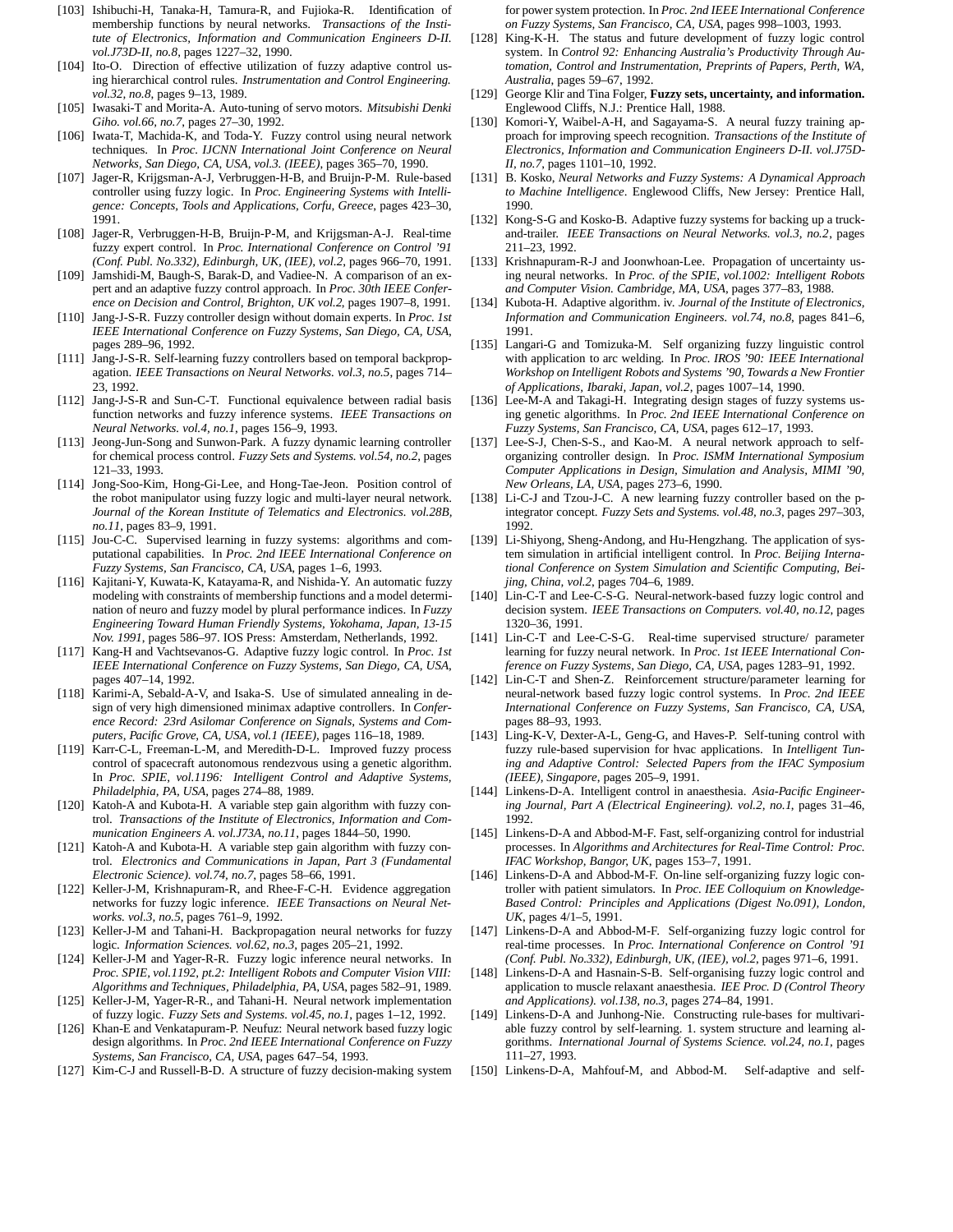organising control applied to nonlinear multivariable anaesthesia: a comparative model-based study. *IEE Proc. D (Control Theory and Applications). vol.139, no.4*, pages 381–94, 1992.

- [151] Linkens-D-A and Nie-J. Constructing rule-bases for multivariable fuzzy control by self-learning. 2. rule-base formation and blood pressure control application. *International Journal of Systems Science. vol.24, no.1*, pages 129–57, 1993.
- [152] Liu-Xihui, Sun-Baocheng, and Feng-Wenyuan. Fuzzy reasoning with engineering applications using neural networks. In *Proc. Artificial Intelligence and Structural Engineering, Oxford, UK*, pages 279–84, 1991.
- [153] Maeda-A, Ichimori-T, and Funabashi-M. Flip-net: A network representation of fuzzy inference procedure and its application to fuzzy rule structure analysis. In *Proc. 2nd IEEE International Conference on Fuzzy Systems, San Francisco, CA, USA*, pages 391–95, 1993.
- [154] Maeda-M and Murakami-S. A self-tuning fuzzy controller. *Fuzzy Sets and Systems. vol.51, no.1*, pages 29–40, 1992.
- [155] Mallampati-D and Shenoi-S. Self- organizing fuzzy logic control. In *Knowledge-Based Systems and Neural Networks: Techniques and Applications., Stillwater, OK, USA*, pages 271–82, 1990.
- [156] E.H. Mamdani and S. Assilian, "An Experiment in Linguistic Synthesis with a Fuzzy Logic Controller," *Int. J. Man-Mach. Stud.*, vol. 7, pp. 1-13, 1974.
- [157] Mao-Zongyuan and Di-Zheng. Industrial boiler combustion process controlled by a fuzzy controller with self-tuning scaling factors. *Acta Automatica Sinica: Chinese Journal of Automation. vol.3, no.4*, pages 347– 51, 1991.
- [158] March-Leuba-C, Abdalla-M, Ford-C-E, and Guimaraes-L. A hybrid fuzzy-pi adaptive control for u-tube steam generators. *Control Theory and Advanced Technology. vol.8, no.3*, pages 567–75, 1992.
- [159] Marks-R-J-II, Oh-S, Arabshahi-P, Caudell-T-P, Choi-J-J and Song-B-J, "Steepest Descent Adaptation of Min-Max Fuzzy If-Then Rules", *Proc. Int. Joint Conf. Neural Networks*, Beijing, China, November 3-6, 1992 (IEEE Press).
- [160] Matsui-T, Ishimoto-E, and Takawaki-M. Learning position control of a pneumatic cylinder using fuzzy reasoning. *Journal of Fluid Control. vol.20, no.3*, pages 7–29, 1990.
- [161] Miyoshi-T, Tano-S, Kato-Y, and Arnould-T. Operator tuning in fuzzy production rules using neural networks. In *Proc. 2nd IEEE International Conference on Fuzzy Systems, San Francisco, CA, USA*, pages 641–46, 1993.
- [162] Moore-C-G and Harris-C-J. Indirect adaptive fuzzy control. *International Journal of Control. vol.56, no.2*, pages 441–68, 1992.
- [163] Morita-A. A neural-network type fuzzy model. *Mitsubishi Electric Advance. vol.51*, pages 12–14, 1990.
- [164] Muiakami-S and Waeda-M. Methodology of fuzzy control. *Journal of the Society of Instrument and Control Engineers. vol.28, no.11*, pages 953–8, 1989.
- [165] Nakayama-S, Shin ichi Horikawa, Furujashi-T, and Uchikawa-Y. Knowledge acquisition of control strategy using a fuzzy neural network. *Transactions of the Society of Instrument and Control Engineers. vol.28, no.7*, pages 899–901, 1992.
- [166] Nie-J and Linkens-D-A. A fuzzified cmac self-learning controller. In *Proc. 2nd IEEE International Conference on Fuzzy Systems, San Francisco, CA, USA*, pages 500–05, 1993.
- [167] Nishimori-K, Hirakawa-S, and Tokutaka-H. Fuzzification of control timing in driving control of a model car. In *Proc. 2nd IEEE International Conference on Fuzzy Systems, San Francisco, CA, USA*, pages 297–302, 1993.
- [168] Nomoto-K and Kondo-M. An auto-tuning controller using recursive fuzzy reasoning. *Transactions of the Society of Instrument and Control Engineers. vol.25, no.10*, pages 1126–33, 1989.
- [169] Nomura-H, Hayashi-I, and Wakami-N. A learning method of fuzzy inference rules by descent method. In *Proc. 1st IEEE International Conference on Fuzzy Systems, San Diego, CA, USA*, pages 203–10, 1992.
- [170] Nowe-A. A self-tuning robust fuzzy controller. *Microprocessing & Microprogramming. vol.35, no.1-5*, pages 719–26, 1992.
- [171] Ollero-A and Garcia-Cerezo-A-J. Direct digital control, auto-tuning and supervision using fuzzy logic. *Fuzzy Sets and Systems. vol.30, no.2*, pages 135–53, 1989.
- [172] Pacini-P-J and Kosko-B. Adaptive fuzzy systems for target tracking. *Intelligent Systems Engineering. vol.1, no.1*, pages 3–21, 1992.
- [173] Pal-S-K and Mitra-S. Multilayer perceptron, fuzzy sets, and classification. *IEEE Transactions on Neural Networks. vol.3, no.5*, pages 683–97, 1992.
- [174] Patrikar-A and Provence-J. A self-organizing controller for dynamic processes using neural networks. In *Proc. IJCNN International Joint Conference on Neural Networks, San Diego, CA, USA, vol.3, (IEEE)*, pages

359–64, 1990.

- [175] Pavel-L and Chelaru-M. Neural fuzzy architecture for adaptive control. In *Proc. 1st IEEE International Conference on Fuzzy Systems, San Diego, CA, USA, (IEEE)*, pages 1115–22, 1990.
- [176] Peters-L, Beck-K, and Camposano-R. Adaptive fuzzy controller improves comfort. In *Proc. 2nd IEEE International Conference on Fuzzy Systems, San Francisco, CA, USA*, pages 512–15, 1993.
- [177] T.J. Procyk and E.H. Mamdani, "A Linguistic Self-Organizing Process Controller," *Automatica,* vol. 15, pp. 15-30, 1979.
- [178] Raju-G-V-S and Zhou-J. Fuzzy logic adaptive algorithm to improve robustness in a steam generator level controller. *Control Theory and Advanced Technology. vol.8, no.3*, pages 479–93, 1992.
- [179] Romaniuk-S. Learning fuzzy control with hybrid symbolic, connectionist networks. In *Proc. 2nd IEEE International Conference on Fuzzy Systems, San Francisco, CA, USA*, pages 241–46, 1993.
- [180] Romaniuk-S-G and Hall-L-O. Learning fuzzy information in a hybrid connectionist, symbolic model. In *Proc. 1st IEEE International Conference on Fuzzy Systems, San Diego, CA, USA*, pages 305–12, 1992.
- [181] Rovatti-R, Guerrieri-R, and Baccarani-G. Fuzzy rules optimization and logic synthesis. In *Proc. 2nd IEEE International Conference on Fuzzy Systems, San Francisco, CA, USA*, pages 1247–52, 1993.
- [182] Schneider-D-E and Wang-P-P and. Togai-M. Design of a fuzzy logic controller for a target tracking system. In *Proc. 1st IEEE International Conference on Fuzzy Systems, San Diego, CA, USA*, pages 1131–8, 1992.
- [183] Sebag-M, Schoenauer-M, and Jablot-J-M. A machine learning application to computer-aided engineering. In *Proc. First International Symposium on Uncertainty Modeling and Analysis, College Park, MD, USA, (IEEE)*, pages 19–24, 1990.
- [184] Seung-Woo-Kim and Mignon-Park. Fuzzy compliance robot control. In *Proc. IROS '91: IEEE/RSJ International Workshop on Intelligent Robots and Systems '91: Intelligence for Mechanical Systems, Osaka, Japan,*, pages 1628–31, 1991.
- [185] Seung-Woo-Kim and Mignon-Park. Fuzzy compliance robot control using multi rule-base. In *Proc. 1st IEEE International Conference on Fuzzy Systems, San Diego, CA, USA*, pages 1343–8, 1992.
- [186] Shi-Zhong-He, Shaohua-Tan, and Chang-Chieh-Hang. Pei-Zhuang-Wang. Control of dynamical processes using an on-line rule-adaptive fuzzy control system. *Fuzzy Sets and Systems. vol.54, no.1*, pages 11–22, 1993.
- [187] Shieh-C-Y and Nair-S-S. A new self tuning fuzzy controller design and experiments. In *Proc. 2nd IEEE International Conference on Fuzzy Systems, San Francisco, CA, USA*, pages 309–14, 1993.
- [188] Shimizu-K and Morisue-T. Efficient control strategies for bioreactor systems. In *Proc. SICE '89: Proc. 28th SICE Annual Conference Vol.II. Matsuyama, Japan,*, pages 1159–62, 1989.
- [189] Sin-S-K and deFigueiredo R-J-P. Optimization of fuzzy systems by approximation of fuzzy relations. In *Proc. IJCNN International Joint Conference on Neural Networks, Baltimore, MD, USA, vol.1 (IEEE)*, pages 257–62, 1992.
- [190] Sing-Chai-Chan and Fui-Hoon-Nah. Fuzzy neural logic network and its learning algorithms. In *Proc. 24th Annual Hawaii International Conference on System Sciences, Kauai, HI, USA, (IEEE)*, pages 476–85, 1991.
- [191] Smith-S-M and Comer-D-J. Self-tuning of a fuzzy logic controller using a cell state space algorithm. In *Proc. 1990 IEEE International Conference on Systems, Man and Cybernetics Conference, Los Angeles, CA, USA*, pages 445–50, 1990.
- [192] Smith-S-M and Comer-D-J. Automated calibration of a fuzzy logic controller using a cell state space algorithm. *IEEE Control Systems Magazine. vol.11, no.5*, pages 18–28, 1991.
- [193] Someya-R, Maeda-A, and Kosaka-M. Incorporation of fuzzy inference in expert systems and a fuzzy knowledge base building tool. In *Fuzzy Engineering Toward Human Friendly Systems, Yokohama, Japan, 13-15 Nov. 1991*, pages 494–502. IOS Press: Amsterdam, Netherlands., 1992.
- [194] Song-B-G., Marks-R-J-II, Oh-S, Arabshahi-P and Caudell-T-P. Adaptive membership function fusion and annihilation in fuzzy if-then rules. In *Proc. 2nd IEEE International Conference on Fuzzy Systems, San Francisco, CA, USA*, pages 961–67, 1993.
- [195] Stipanicev-D. Digital control of complex systems by adaptive nonlinear pid controllers. *Elektrotehnika. vol.34, no.3-4*, pages 153–61, 1991.
- [196] Stipanicev-D, De-Neyer-M, and Gorez-R. Self- tuning self-organizing fuzzy robot control. In *Robot Control 1991 (SYROCO '91): Selected Papers from the 3rd IFAC/IFIP/IMACS Symposium, Vienna, Austria*, pages 171–6. Pergamon. Oxford, UK., 1992.
- [197] Strefezza-M and Dote-Y. Fuzzy and neural networks controller. In *Proc. IECON '91: 1991 International Conference on Industrial Electronics, Control and Instrumentation Kobe, Japan, vol.2, (IEEE)*, pages 1437– 42, 1991.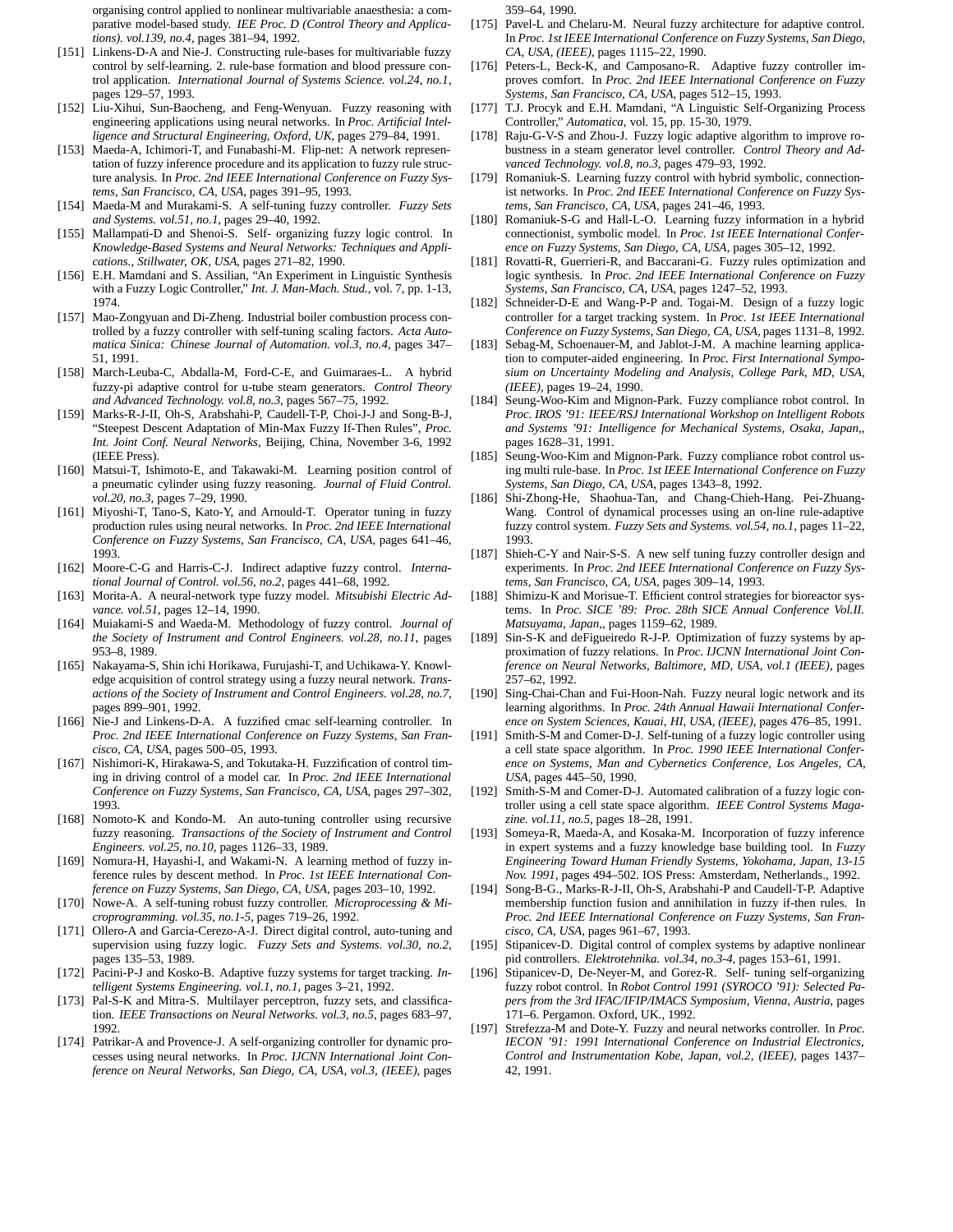- [198] Sun-C-T and Jang-J-S. Fuzzy modeling based on generalized neural networks and fuzzy clustering objective functions. In *Proc. 30th IEEE Conference on Decision and Control, Brighton, UK, vol.3*, pages 2924–9, 1991.
- [199] Sun-C-T and Jang-J-S. A neuro-fuzzy classifier and its applications. In *Proc. 2nd IEEE International Conference on Fuzzy Systems, San Francisco, CA, USA*, pages 94–8, 1993.
- [200] Sutton-R and Jess-I-M. Real-time application of a self-organising autopilot to warship yaw control. In *International Conference on Control '91 (Conf. Publ. No.332), Edinburgh, UK, (IEE) vol.2*, pages 827–32, 1991.
- [201] Sutton-R, Roberts-G-N, and Dearden-S-R. A rule-based approach to the ship roll stabilisation problem. In *Proc. IEE Colloquium on "Exploiting the Knowledge Base: Applications of Rule Based Control" (Digest no.89), London, UK*, pages 6/1–4, 1989.
- [202] Takagi-H and Hayashi-I. Nn-driven fuzzy reasoning. *International Journal of Approximate Reasoning. vol.5, no.3*, pages 191–212, 1991.
- [203] Takagi-T, Nakanishi-S, Unehara-K, and Gotoh-Y. Construction of selforganizing fuzzy controllers by neural networks. *Transactions of the Society of Instrument and Control Engineers. vol.26, no.8*, pages 862–9, 1990.
- [204] Takahashi-H. Automatic speed control device using self-tuning fuzzy logic. In *1988 IEEE Workshop on Automotive Applications of Electronics Dearborn, MI, USA*, pages 65–71, 1988.
- [205] Tanaka-Y and Hosaka-S. Fuzzy control using automatic learning technique for telecommunication networks. *Transactions of the Institute of Electronics, Information and Communication Engineers B-I. vol.J76B-I, no.2*, pages 91–9, 1993.
- [206] Torasso-P. Supervising the heuristic learning in a diagnostic expert system. *Fuzzy Sets and Systems. vol.44, no.3*, pages 357–72, 1991.
- [207] Tzes-A and Kyriakides-K. Adaptive fuzzy-control for flexible-link manipulators: a hybrid frequency-time domain scheme. In *Proc. 2nd IEEE International Conference on Fuzzy Systems, San Francisco, CA, USA*, pages 122–27, 1993.
- [208] Uehara-K and Fujise-M. Learning algorithm for multi-stage fuzzy inference by back-propagating error information. In *Fuzzy Engineering Toward Human Friendly Systems, Yokohama, Japan*, pages 1035–46. IOS Press: Amsterdam, Netherlands, 1992.
- [209] Uehara-K and Fujise-M. Multistage fuzzy inference formulated as linguistic-truth-value propagation and its learning algorithm based on back-propagating error information. *IEEE Transactions on Fuzzy Systems, vol.1, no.3*, pages 205–221, 1993.
- [210] Ueno-F, Inoue-T, Baloch-B u H, and Yamamoto-T. An automatic adjustment method of backpropagation learning parameters, using fuzzy inference. In *Proc. 22nd International Symposium on Multiple-Valued Logic, Sendai, Japan, (IEEE)*, pages 410–14, 1992.
- [211] Valenzuela-Rendon-M. The fuzzy classifier system: motivations and first results. In *Proc. PPSN 1: Parallel Problem Solving from Nature, 1st Workshop, Dortmund, Germany, (IEEE)*, pages 338–42, 1990.
- [212] van-der Rhee-F, van Nauta-Lemke-H-R, and Dijkman-J-G. Knowledge based fuzzy control of systems. *IEEE Transactions on Automatic Control. vol.35, no.2*, pages 148–55, 1990.
- [213] Velasco-J-R, Fernandez-G, and Magdalena-L. Inductive learning applied to fossil power plants control optimization. In *Control of Power Plants and Power Systems: Selected Papers from the IFAC Symposium, Munich, Germany*, pages 205–10, 1992.
- [214] Vijeh-N. Self organizing fuzzy logic control of a level control rig. In *Proc. 2nd IEEE International Conference on Fuzzy Systems, San Francisco, CA, USA*, pages 303–08, 1993.
- [215] Viljamaa-P and Koivo-H-N. Tuning of multivariable fuzzy logic controller. In *Proc. 2nd IEEE International Conference on Fuzzy Systems, San Francisco, CA, USA*, pages 697–701, 1993.
- [216] Wang-L-X. Training of fuzzy logic systems using nearest neighbor clustering. In *Proc. 2nd IEEE International Conference on Fuzzy Systems, San Francisco, CA, USA*, pages 13–7, 1993.
- [217] Wang-L-X and Mendel-J-M. Generating fuzzy rules by learning from examples. In *Proc. 1991 IEEE International Symposium on Intelligent Control, Arlington, VA, USA*, pages 263–8, 1991.
- [218] Wang-L-X and Mendel-J-M. Back-propagation fuzzy system as nonlinear dynamic system identifiers. In *Proc. 1st IEEE International Conference on Fuzzy Systems, San Diego, CA, USA*, pages 1409–18, 1992.
- [219] Wang-L-X and Mendel-J-M. Fuzzy basis functions, universal approximation, and orthogonal least-squares learning. *IEEE Transactions on Neural Networks. vol.3, no.5*, pages 807–14, 1992.
- [220] Wang-L-X and Mendel-J-M. Generating fuzzy rules by learning from examples. *IEEE Transactions on Systems, Man and Cybernetics. vol.22, no.6*, pages 1414–27, 1992.
- [221] Wang-L-X and Mendel-J-M. An rls fuzzy adaptive filter, with applica-

tion to nonlinear channel equalization. In *Proc. 2nd IEEE International Conference on Fuzzy Systems, San Francisco, CA, USA*, pages 895–900, 1993.

- [222] Wang-L-X and Mendel-J-M. Fuzzy adaptive filters, with application to nonlinear channel equalization. *IEEE Transactions on Fuzzy Systems. vol.1, no.3*, pages 161–170, 1993.
- [223] Ward-T-L, Ralston-P-A-S, and Davis-J-A. Fuzzy logic control of aggregate production planning. *Computers & Industrial Engineering. vol.23*, pages 137–40, 1992.
- [224] Werbos-P-J. Neurocontrol and fuzzy logic: connections and designs. *International Journal of Approximate Reasoning. vol.6, no.2*, pages 185– 219, 1992.
- [225] Whalen-T and Schott-B. Lexicographic tuning of a fuzzy controller using box's "complex" algorithm. In *Proc. 2nd IEEE International Conference on Fuzzy Systems, San Francisco, CA, USA*, pages 285–90, 1993.
- [226] Wu-K, Outangoun-S, and Nair-S-S. Modeling and experiments in fuzzy control. In *Proc. 1st IEEE International Conference on Fuzzy Systems, San Diego, CA, USA*, pages 725–31, 1992.
- [227] Wu-Zhi-Qiao, Wang-Pei-Zhuang, Teh-Hoon-Heng, and Song-Shou-Shan. A rule self-regulating fuzzy controller. *Fuzzy Sets and Systems. vol.47, no.1*, pages 13–21, 1992.
- [228] Xu-H-Y, Wang-G-Z, and Baird-C-B. A fuzzy neural networks technique with fast backpropagation learning. In *Proc. IJCNN International Joint Conference on Neural Networks, Baltimore, MD, USA, vol.1*, pages 214– 19, 1992.
- [229] Yager-R-R. Application of neural networks to fuzzy expert control. In *INNC 90 Paris. International Neural Network Conference, Paris, France, vol.1*, page 455, 1990.
- [230] Yager-R-R. Implementing fuzzy logic controllers using a neural network framework. *Fuzzy Sets and Systems. vol.48, no. 1*, pages 53–64, 1992.
- [231] Yamaguchi-T, Takagi-T, and Mita-T. Self-organizing control using fuzzy neural networks. *International Journal of Control. vol.56, no.2*, pages 415–39, 1992.
- [232] Yamaguchi-T, Tanabe-M, Kuriyama-K, and Mita-T. Fuzzy adaptive control with an associative memory system. In *Proc. International Conference on Control '91 (Conf. Publ. No.332), Edinburgh, UK, (IEE) vol.2*, pages 944–9, 1991.
- [233] Yamaguchi-T, Tanabe-M, Murakami-J, and Goto-K. An adaptive control with fuzzy associative memory system. *Transactions of the Institute of Electrical Engineers of Japan, Part C. vol.111-C, no.1*, pages 40–6, 1991.
- [234] Yamaguchi-T, Tanabe-M, and Takagi-T. Fuzzy associative memory applications to control. In *Artificial Neural Networks: Proc. 1991 International Conference, ICANN-91, Espoo, Finland, vol.2*, pages 1249–52, 1991.
- [235] Yamakawa-T and Furukawa-M. A design algorithm of membership functions for a fuzzy neuron using example-based learning. In *Proc. 1st IEEE International Conference on Fuzzy Systems, San Diego, CA, USA*, pages 75–82, 1992.
- [236] Yano-A, Higuchi-M, and Takuma-M. On the improvement of working accuracy by fuzzy control. *Journal of the Japan Society of Precision Engineering. vol.57, no.7*, pages 1283–8, 1991.
- Yu-Lan-Zhou and Zhengyue-Qiu. An expert self-learning fuzzy controller. In *Artificial Intelligence in Real-Time Control 1989: Proc. IFAC Workshop, Shenyang, China*, pages 69–73, 1989.
- [238] Yuan-F, Davis-L-I-Jr, Puskorius-G-V, and Feldkamp-L-A. Design and training of hybrid neural-fuzzy systems. In *Southcon '92 Conference Record (IEEE), Orlando, FL, USA*, pages 253–8, 1992.
- [239] L.A. Zadeh, "Fuzzy Sets," *Inform. Contr.,* vol. 8, pp. 338-353, 1965.
- [240] L.A. Zadeh, "Outline of a New Approach to the Analysis of Complex Systems and Decision Processes," *IEEE Trans. Syst., Man, Cybern.,* vol. SMC-3, pp. 28-44, 1973.
- [241] Zhang-B-S and Edmunds-J-M. Self-organising fuzzy logic controller. *IEE Proc. D (Control Theory and Applications). vol.139, no.5*, pages 460–4, 1992.
- [242] Zhang-Huaguang, Chen-Laijiu, and Xu-Zhigao. A kind of fuzzy selftuning regulator and its application to temperature process control in boiler-turbine unit. *Proc. of the CSEE. vol.12, no.1*, pages 46–52, 1992.
- [243] Zhang-Qinxun and Hou-Boyuan. Application of adaptive-fuzzy control to power systems. *Automation of Electric Power Systems. vol.13, no.3*, pages 27–31, 1989.
- [244] Zhao-H and Fan-L-T. Self-generation of fuzzy if-then rules. In *Proc. International Conference on Systems Science and Engineering (ICSSE'88), Beijing, China*, pages 336–42. Pergamon Press: Oxford, UK, 1988.
- [245] Zheng-L. A practical computer aided tuning technique for fuzzy control. In *Proc. 2nd IEEE International Conference on Fuzzy Systems, San Francisco, CA, USA*, pages 702–07, 1993.
- [246] Zheng-Tang, Ishizuka-O, and Matsumoto-H. An adaptive fuzzy network.